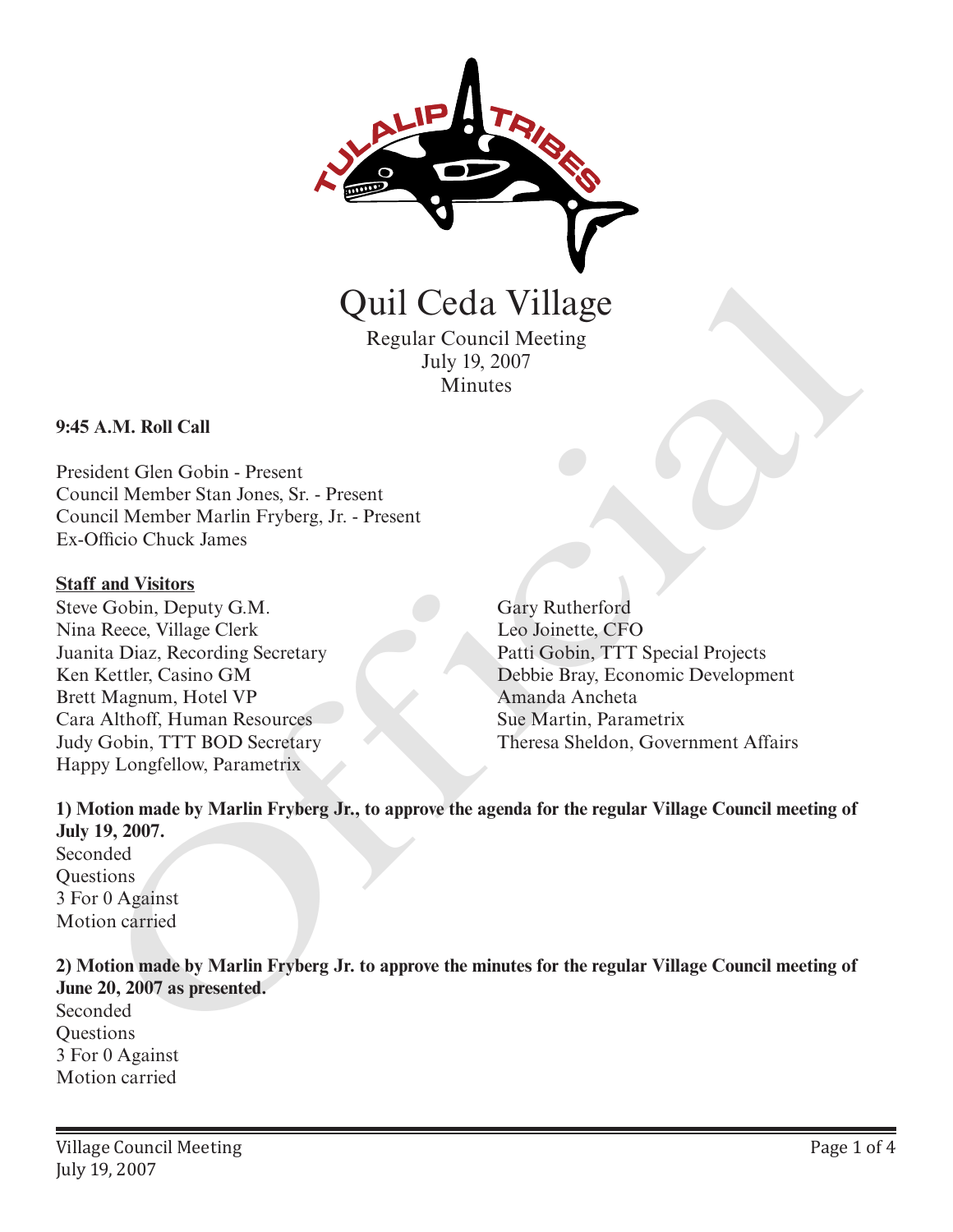3) Police Report Unavailable

## **Economic Development**

4) Traffic Movement – 116th Street Culvert Replacement PowerPoint Presentation – 30 minutes Discussion: Glen Gobin, Happy Longfellow, Glen Gobin, Debbie Bray, Steve Gobin, Patti Gobin, Chuck James, Theresa Sheldon,

Parametrix staff has been working with Tulalip, City of Marysville and Washington State Department of Transportation since 2002. A considerable amount of emphasis has been put on looking at all environmental aspects for the process of the I-5 interchange. A PowerPoint presentation and handout were given. Questions were asked about realignment of the existing stream. It is to put the stream back more closely with its original flow and to break down the barrier that the existing culvert creates for fish migration. This is an opportunity to allow mitigation. Natural Resources has been conducted a study. Staff has made the decision based on the studies from WADOT and other studies that have been conducted. Is there a way to add egress for Marine Matrix? The 1st phase of 34th did not allow left hand turns. The Tribe and WSG will conduct a study for the ingress and egress. Do we have a public relations plan for this? Are we including the public? The park and ride now allows more parking. Parametrix has informed WADOT of the plans. The roads will need to be done prior to the hotel opening. This project will take an estimated five months. The chances of obstruction would be less than 5%. The Council recommends the jack and bore process to which will minimize overall congestion for traffic on 116th while the project is completed. Phase one has been worked into the strategic plans. Has there been added traffic with the new roads. Why is there more traffic? Is it because there is a better access to the Village? Staff would like a recommendation to move this to the Tulalip Board of Directors for approval within the strategic budget for project funding. There is a request for funds from the 2008 strategic plan. Council would like a study done on 140th Street (Fire Trail Road). Discussion: Core Coolin, Happy Longretiow, Cien Coolin, Debbie Bray, Steve Crobin, Calif Channer<br>Marnes, Theresa Sheldon,<br>Parametris staff has been working with Tulalip, City of Marysville and Washington State Department<br>o

# **Motion approved by Marlin Fryberg, Jr. to bring the project to the Tulalip Board of Directors with a recommendation from the Village Council on Phase One with funding to come from the strategic budget.** Seconded

**Ouestions** 3 For 0 Against Motion carried

5) RV Park - A plan has been established and will be brought to the full BOD.

6) QCV Planner - Dates are needed for interviews. A meeting is needed before the commitment to the interview process. What is the Planner? The planner would be part of the development of the Village. The qualified applicant would have experience with economic development. We do not need someone who will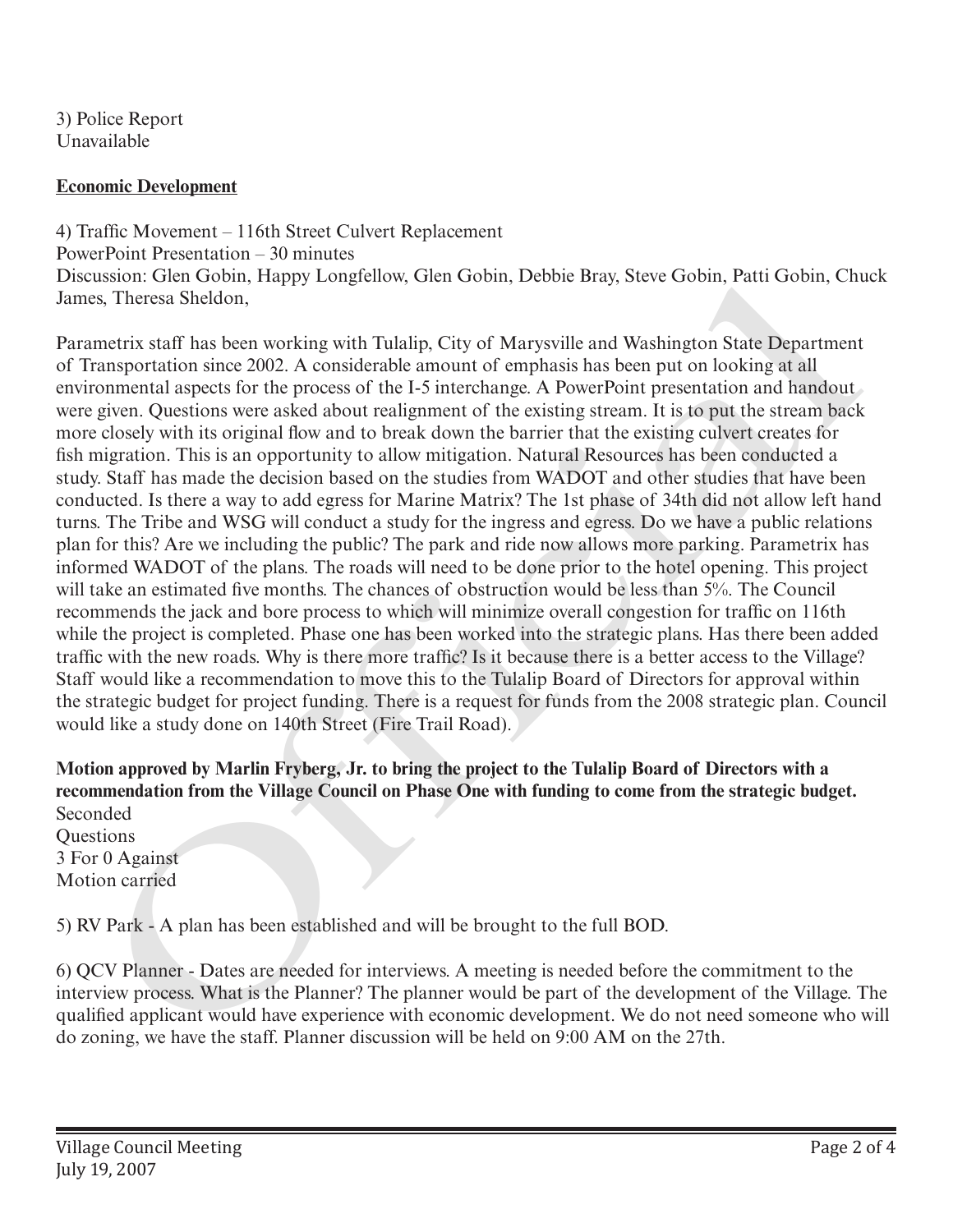# 7) FYI - Amphitheatre

Discussion: Debbie Posey, Marlin Fryberg, Jr., Stan Jones, Sr., Steve Gobin, Glen Gobin, Nina Reece, Chuck James,

We are halfway through the season. What is the process of the shows if not sold out? If the shows are not sold out, tribal members have the opportunity to receive a complimentary general admission ticket on a first come first serve basis. There is no guarantee that tribal members will receive free tickets. Every ticket needs to be accounted for. There are tickets that are held for tribal members, and if all are not sold then the tickets will go to the general public. Staff needs more advertising for the upcoming shows. The Council would like staff to work with the Casino to see what the revenue is on the gaming floor and restaurants on the night of the concerts. Council would like to see those revenues along with the Amphitheatre revenue. Staff would like to get signage for the Amphitheatre in strategic places within the Village. Three maybe four sites have been identified. This is temporary signage only in vacant areas that will not interfere with traffic or pedestrians. Council wants staff to go through the planning commission and planning department. Does staff have permission to give out the seats to tribal members? s to be accounted tor. There are treetests har are nel tor trival members, and r all are not solicitated like staff is over the coincil glot of the concerts and the coincil glot of the concerts counting thows. The Council

# 8) FYI - Farmer's Market Location

Discussion: A plan will be brought to the next Village Council. Staff will bring a plan to the next village council to encourage Tribal members to participate.

### **Public Safety**

Ordinance 08.01.1; Fireworks Prohibited Within the Boundaries of QCV Discussion: Nina Reece

The language has been changed to repeal the first Ordinance 08.01.1 and create language that will allow the Tulalip Board of Directors to approve lighting of fireworks at specific places and times.

**Motion made by Marlin Fryberg Jr., to adopt the revised Ordinance 08.01.1A replacing it with "The discharge or ignition of fireworks within the boundaries of Quil Ceda Village is prohibited, except at specific places and times authorized by the Tulalip Board of Directors".**

Seconded 3 For 0 Against Motion carried

# **Amphitheatre**

Discussion: Debbie Posey; Glen Gobin; Chuck James; Patti Gobin; Tony Hatch

The Resolution is for all the talent that is coming to the amphitheatre for the 2007 season. Will there be any additional talent for the season not listed? The amphitheatre is putting together a Living History Festival on August 24, 2007. This will feature the new museum along with many booths, crafts and vendors. The amphitheatre is promoting Native Artists. About 60 artists have sent packets. This is not a fundraiser. It is a community event that will bring people to the area from all over the northwest. It gives a